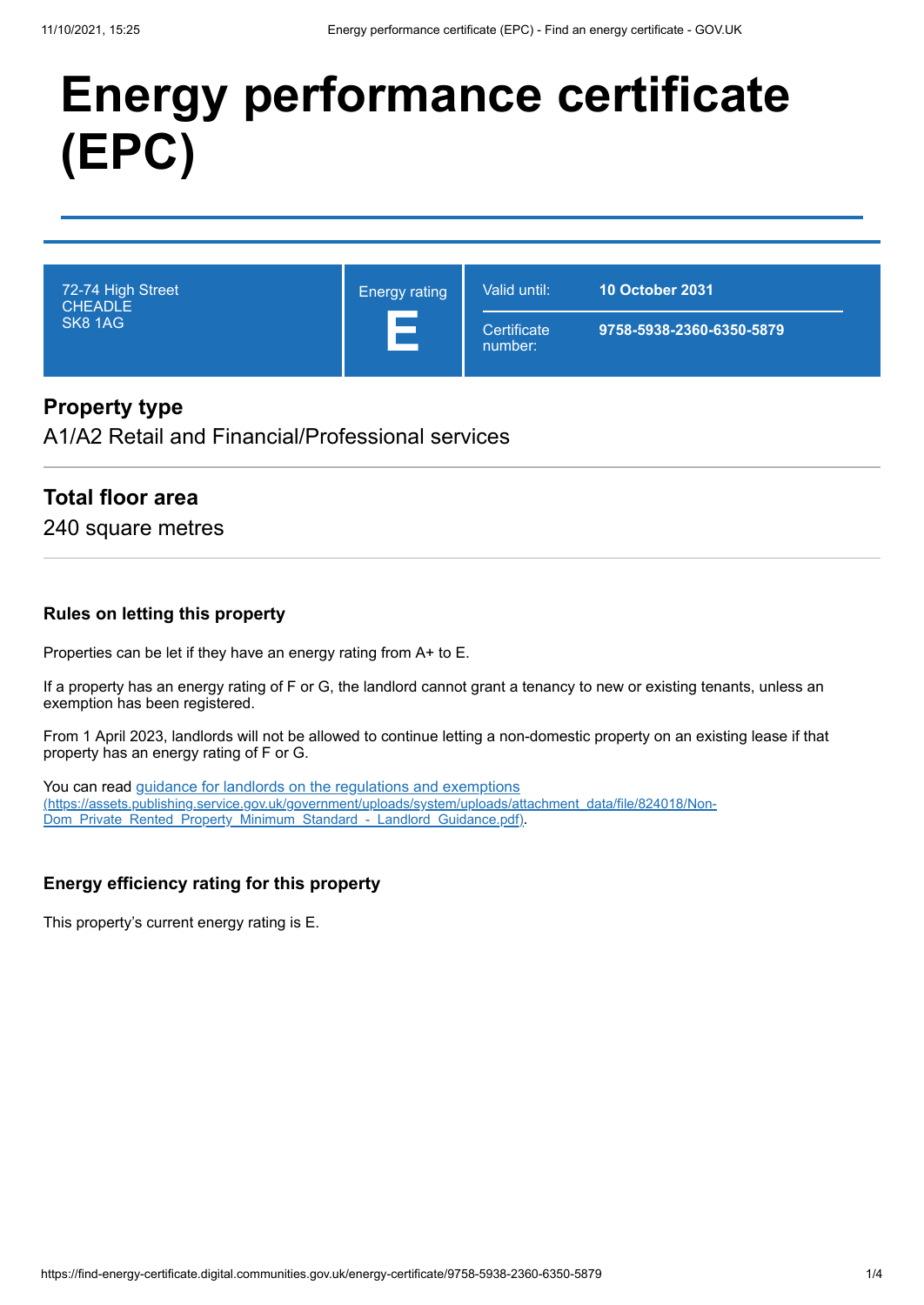

Properties are given a rating from A+ (most efficient) to G (least efficient).

Properties are also given a score. The larger the number, the more carbon dioxide (CO2) your property is likely to emit.

#### **How this property compares to others**

Properties similar to this one could have ratings:

## **If newly built**

## **If typical of the existing stock**

**Breakdown of this property's energy performance**

**Main heating fuel** Natural Gas

# **Building environment**

Heating and Natural Ventilation

#### **Assessment level**

https://find-energy-certificate.digital.communities.gov.uk/energy-certificate/9758-5938-2360-6350-5879 2/4

28 | B

83 | D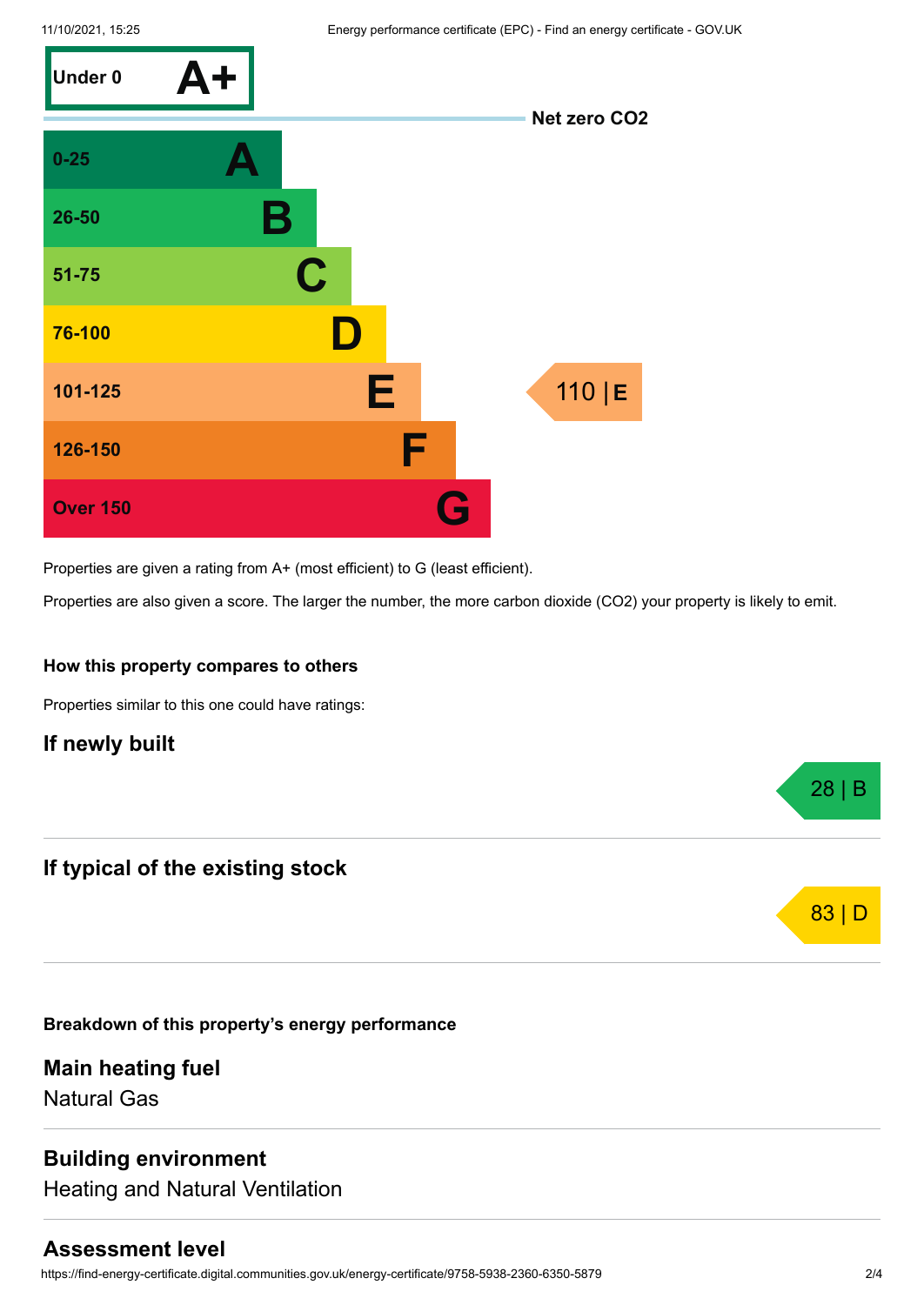# **Building emission rate (kgCO2/m2 per year)**

116.11

**Primary energy use (kWh/m2 per year)** 681

What is primary energy use?

#### **Recommendation report**

Guidance on improving the energy performance of this property can be found in the recommendation report [\(/energy-certificate/5991-5631-8668-6920-0579\)](https://find-energy-certificate.digital.communities.gov.uk/energy-certificate/5991-5631-8668-6920-0579).

#### **Contacting the assessor and accreditation scheme**

This EPC was created by a qualified energy assessor.

If you are unhappy about your property's energy assessment or certificate, you can complain to the assessor directly.

If you are still unhappy after contacting the assessor, you should contact the assessor's accreditation scheme.

Accreditation schemes are appointed by the government to ensure that assessors are qualified to carry out EPC assessments.

# **Assessor contact details**

# **Assessor's name**

Nicholas Ormesher

#### **Telephone**

0771 313 6332

# **Email**

[nick@propertyinspectionlimited.co.uk](mailto:nick@propertyinspectionlimited.co.uk)

# **Accreditation scheme contact details**

# **Accreditation scheme**

Elmhurst Energy Systems Ltd

# **Assessor ID**

EES/006982